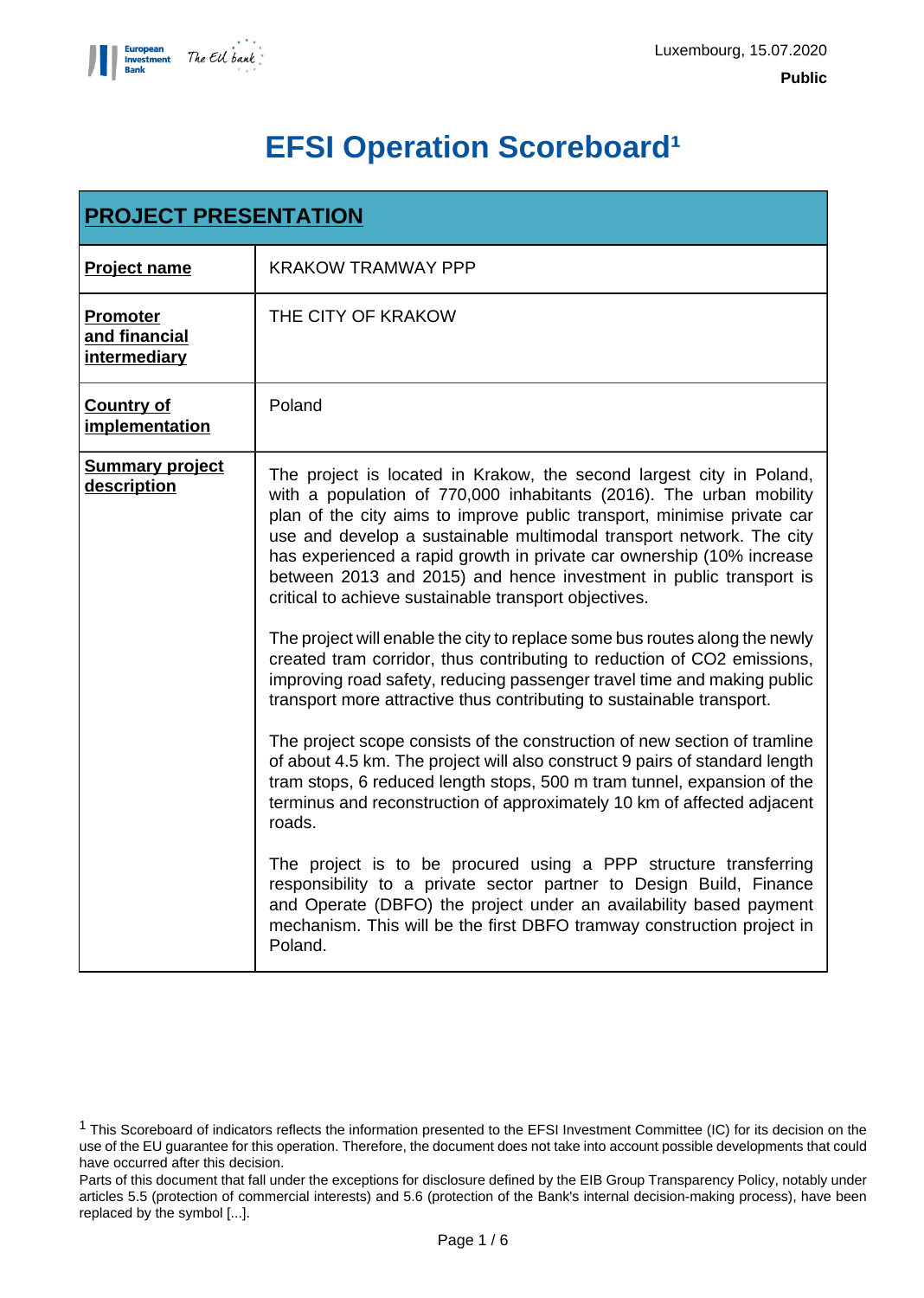

# **PROJECT PILLAR ASSESSMENT**

# **Pillar 1**

| <b>Contribution to EU policy</b>                                                                                                                    |  |  |
|-----------------------------------------------------------------------------------------------------------------------------------------------------|--|--|
| <b>Cross-cutting objectives</b>                                                                                                                     |  |  |
| EIB Cohesion Priority Regions / Economic and Social Cohesion                                                                                        |  |  |
| <b>Climate Action</b>                                                                                                                               |  |  |
| <b>EFSI</b>                                                                                                                                         |  |  |
| Contribution to EFSI                                                                                                                                |  |  |
| EFSI: development of transport infrastructures, and equipment and innovative technologies for transport                                             |  |  |
| Smart and sustainable urban mobility projects (targeting accessibility, reduction of greenhouse gas emissions, energy<br>consumption and accidents) |  |  |

#### **Pillar 2**

| Quality and soundness of the project | Acceptable   |
|--------------------------------------|--------------|
| 1. Growth                            | lm.          |
| 2. Promoter capabilities             | $\cdots$     |
| 3. Sustainability                    | $\cdots$     |
| 4. Employment                        | $\mathbf{L}$ |

This pillar evaluates the quality and soundness of the operation. This pillar is composed of up to four indicators, as relevant, among which:

(i) "Growth" i.e. for example and where relevant the economic rate of return ('ERR'), which considers the project's socioeconomic costs and benefits, including its spillover effects;

(ii) "Promoter capabilities" i.e. the capacity of the promoter/intermediary to implement the project and create the expected impact at the [final] beneficiary level;

(iii) "Sustainability" i.e. environmental and social sustainability<sup>2</sup>;

(iv) "Employment" i.e. the project's direct employment effect;

(v) "Increasing access to finance and improving financing conditions including for final beneficiaries".

## **Pillar 3**

| <b>EIB Technical and financial contribution to the project</b><br><b>Significant</b> |                          |  |
|--------------------------------------------------------------------------------------|--------------------------|--|
| 1. Financial contribution                                                            | $\lfloor \cdots \rfloor$ |  |
| 2. Financial facilitation                                                            | l.                       |  |
| 3. Advice                                                                            | $\lfloor \cdots \rfloor$ |  |

This pillar measures the EIB's particular contribution to the project and its financing scheme in the form of financial and non-financial benefits which go beyond what commercial players would normally be able to offer. This dimension of value added is assessed through up to three indicators:

(i) "Financial Contribution" i.e. improving the counterpart's funding terms compared to market sources of finance (interest rate reduction and/or longer lending tenor);

(ii) "Financial Facilitation" i.e. helping to attract private financiers (for example through positive signaling effects), promoting synergies in co-financing with other public sources of funds including National Promotional Banks or EU financial instruments;

(iii) "Technical Contribution and Advice" i.e. providing advice with a view to optimizing the financing package (financial structuring), or technical advisory services in the form of expert input / knowledge transfer - provided in-house by the EIB or in the form of assignments to external consultants - to facilitate the preparation or implementation of a project.

<sup>2</sup> For additional information on the EIB's assessment of the project's environmental and social aspects, please refer to the project's Environmental and Social Data Sheet (ESDS) published on the EIB website.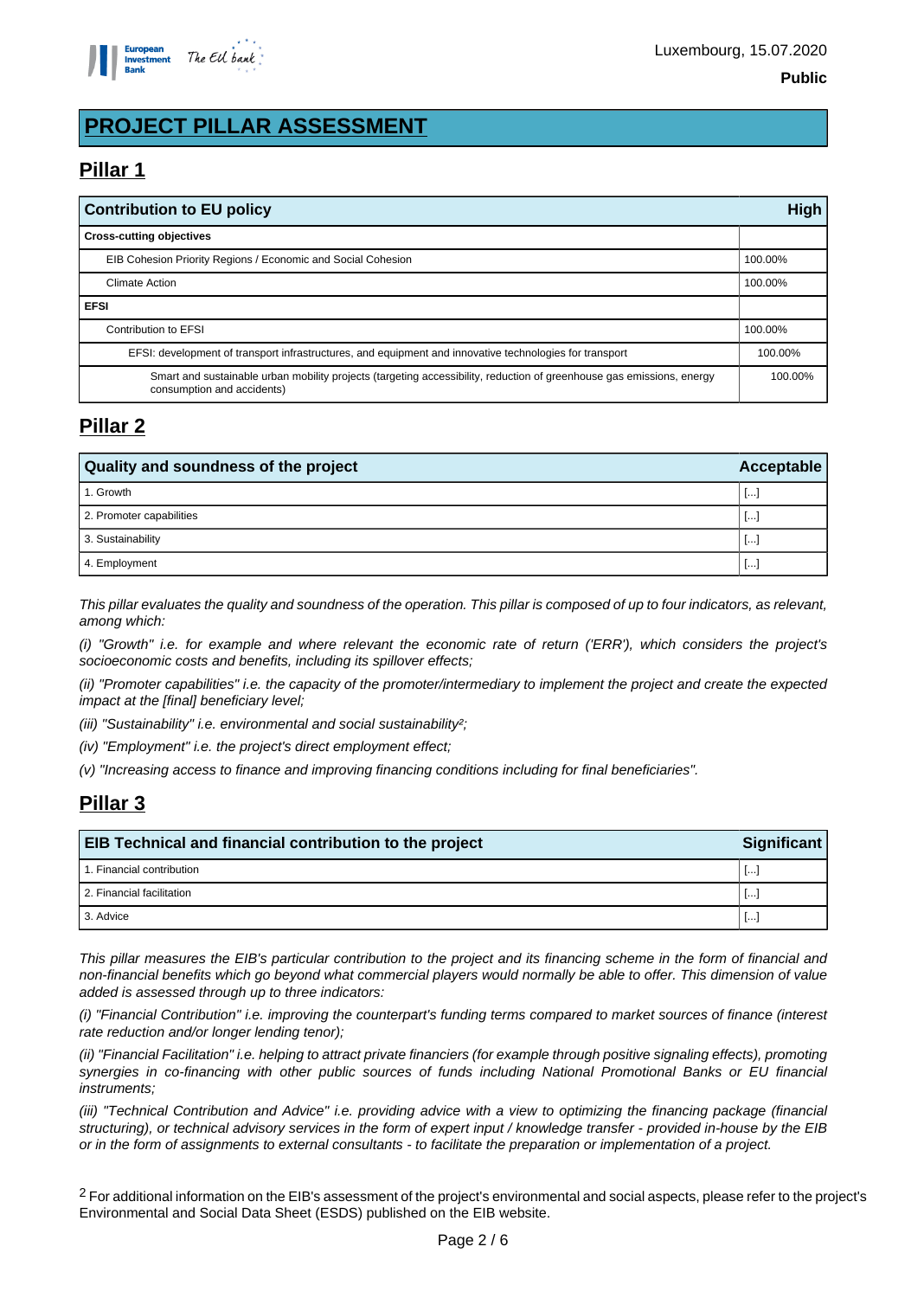

## **Pillar 4 - Complementary indicators**

## **Additionality**

In line with the EFSI objective of developing transport infrastructures, equipment and innovative technologies for transport, the operation will finance the construction of a new tram line in the city of Krakow. 100% of the project will contribute to the EIB Climate Action objective. Equally the operation will address the objective of supporting less-developed regions and transition regions as 100% of the operation is expected to be deployed in a Cohesion region. The operation will thus also contribute to the Union priorities on convergence and social cohesion, helping reduce regional disparities by supporting investment.

The project will support the shift of traffic to more sustainable transport modes and will reduce related negative transport externalities. This urban public transport project will also contribute to developing the market for the deployment of alternative fuel vehicles and associated infrastructure, which is subject to network economies.

The EIB financing is expected to have a strong catalytic effect as the sizable EIB support is expected to function as an anchor loan in the financing package of each bidder, which should facilitate the winning bidder reaching financing close in a timely matter. At the same time, the EIB will ensure that its own contribution is limited to the necessary level to maximise the added value to the project Sponsors and in turn to the public authority. Given the long loan tenor requested, private-sector funding alternatives are limited as there are a limited number of other private investors willing to invest in long-term PLN-denominated transactions at affordable terms. Therefore the procuring authority and bidders consider EIB as a cornerstone lender and are seeking an early involvement of the Bank.

The financing will fall under EIB Special Activity category due to the higher risks related in particular to the long tenor, the construction phase, typical of PPP structures, and the nonrecourse nature of the financing. The EIB would not be able to support this project during the period in which the EU guarantee can be used, or not to the same extent, without EFSI.

The project will be the first of its kind to feature the procurement of municipal infrastructure through a long term availability-based PPP. Depending upon the final outcome of the bid, the transaction may involve new clients for the Bank.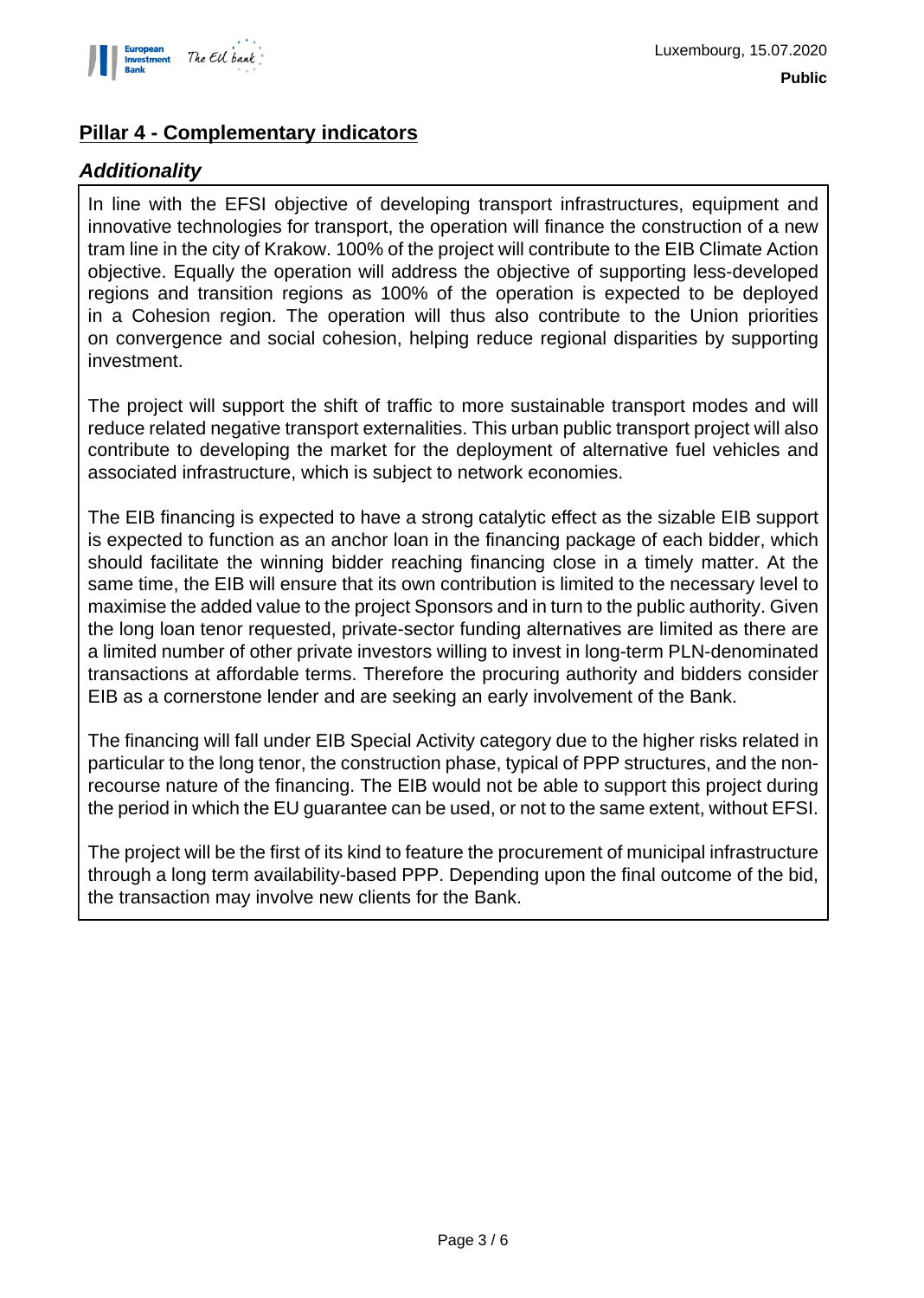#### **Set of indicators related to the macroeconomic environment**

#### **Poland - Economic environment**

#### **Economic Performance**

|                                                                                  | <b>PL</b><br>2018 | <b>EU</b><br>2018 | <b>US</b><br>2018 | <b>PL</b><br>2001-2007 |
|----------------------------------------------------------------------------------|-------------------|-------------------|-------------------|------------------------|
| GDP per capita (EUR, PPS)                                                        | 22,207.82         | 30,935.11         | 43,569.11         | 14,869.99              |
| GDP growth (%)                                                                   | 5.15              | 1.97              | 2.86              | 4.10                   |
| Potential GDP growth (%)                                                         | 3.81              | 1.60              | 2.24              | 3.75                   |
| Output gap (% of potential GDP)                                                  | 2.10              | 0.62              | 0.74              | $-2.64$                |
| Unemployment Rate (%)                                                            | 3.80              | 6.60              | 3.90              | 16.31                  |
| Unemployment Rate (%) - Y/Y change (% points)                                    | $-0.50$           | $-0.60$           | $-0.20$           | $-1.21$                |
| Bank-interest rates to non-financial corporations (%)                            | 3.60              | 1.26              | --                | 6.29                   |
| Bank-interest rates to non-financial corporations (%) - Y/Y<br>change (% points) | $-0.22$           | $-0.06$           | --                | 0.47                   |
| Investment rate (GFCF as % of GDP) - Total                                       | 18.18             | 20.54             | 20.84             | 19.60                  |
| Investment rate (GFCF as % of GDP) - Public                                      | 4.68              | 2.86              | 3.31              | 3.32                   |
| Investment rate (GFCF as % of GDP) - Private                                     | 13.51             | 17.68             | 17.53             | 16.28                  |

## **General Sector Indicators**

|                                                                                                | 2014 | 2015 | 2016 | 2017 | EU (latest<br>available) |
|------------------------------------------------------------------------------------------------|------|------|------|------|--------------------------|
| Value added in Warehousing and support activities for<br>transportation (% of total VA)        | 1.99 | 2.01 | 1.89 | --   | 1.64                     |
| Employment in Warehousing and support activities for<br>transportation (% of total employment) | 0.83 | 0.91 | 0.96 | 1.13 |                          |

## **Transport (General)**

|                                                                     | 2014   | 2015   | 2016  | 2017 | EU (latest<br>available) |
|---------------------------------------------------------------------|--------|--------|-------|------|--------------------------|
| Volume of passenger transport relative to GDP (Index<br>$2000=100$  | 81.50  | 79.50  | --    |      | 96.00                    |
| Volume of freight transport relative to GDP (Index 2000=100)        | 131.70 | 131.20 | --    |      | 90.10                    |
| Share of GHG emissions from transport (% of total GHG<br>emissions) | 12.16  | 12.76  | 14.08 |      | 27.62                    |

# **Urban development**

|                                                                                                  | 2014  | 2015  | 2016  | 2017  | EU (latest<br>available) |
|--------------------------------------------------------------------------------------------------|-------|-------|-------|-------|--------------------------|
| Urban population as % of total population                                                        | 60.57 | 60.54 | 60.53 | --    |                          |
| Urban population exposure to air pollution by particulate<br>matter (Micrograms per cubic metre) | 35.20 |       | --    | --    | 22.50                    |
| Unemployment rate - Cities (%)                                                                   | 7.90  | 6.50  | 5.20  | 4.30  | 7.60                     |
| Unemployment rate - Towns and suburbs (%)                                                        | 9.90  | 8.30  | 6.70  | 5.20  | 6.80                     |
| Unemployment rate - Rural areas (%)                                                              | 9.80  | 8.10  | 6.90  | 5.40  | 6.00                     |
| At risk poverty rate - Cities (%)                                                                | 9.60  | 9.60  | 10.90 | 9.80  | 16.70                    |
| At risk poverty rate - Towns and suburbs (%)                                                     | 14.70 | 15.60 | 14.40 | 13.60 | 15.70                    |
| At risk poverty rate - Rural areas (%)                                                           | 24.10 | 24.80 | 23.90 | 20.10 | 18.90                    |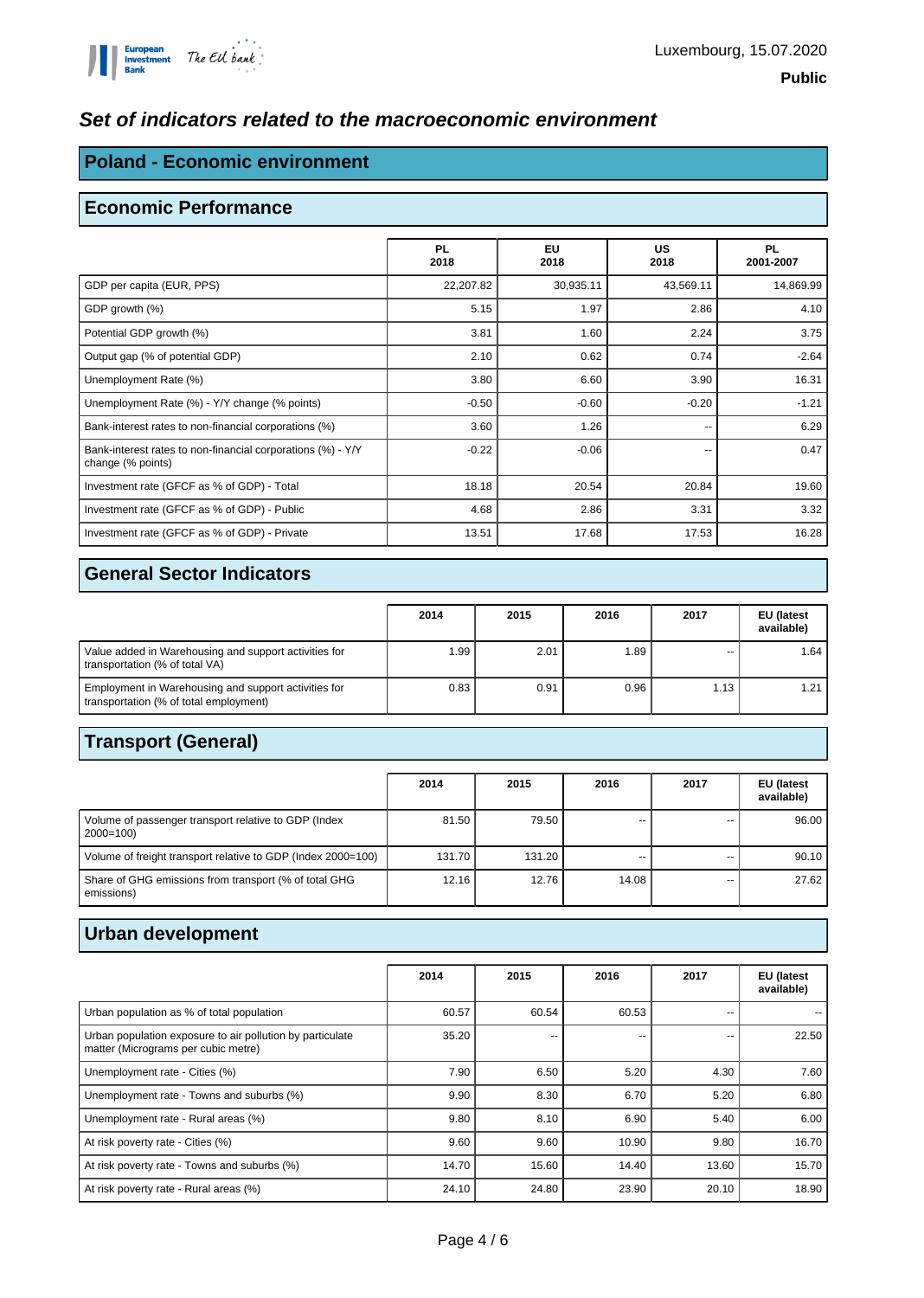

| Severe housing deprivation rate - Cities (%)                | 8.70  | 9.10  | --    |       | 1.70  |
|-------------------------------------------------------------|-------|-------|-------|-------|-------|
| Severe housing deprivation rate - Towns and suburbs (%)     | 6.80  | 8.20  | --    |       | 1.90  |
| Severe housing deprivation rate - Rural areas (%)           | 10.60 | 11.20 | --    |       | 1.10  |
| Households level of internet access - Cities (%)            | 79.00 | 79.00 | 82.00 | 85.00 | 91.00 |
| Households level of internet access - Towns and suburbs (%) | 74.00 | 74.00 | 80.00 | 81.00 | 89.00 |
| Households level of internet access - Rural areas (%)       | 71.00 | 73.00 | 79.00 | 79.00 | 85.00 |

- Country average for "GDP per capita (EUR, PPS)" is calculated in real terms

- EU value for "Bank-interest rates to non-financial cooperations" corresponds to Euro Area average; Country average is the simple average between 2003 and 2007

- The EU value is displayed as the value in the year that corresponds to the latest value of the indicator in a particular country